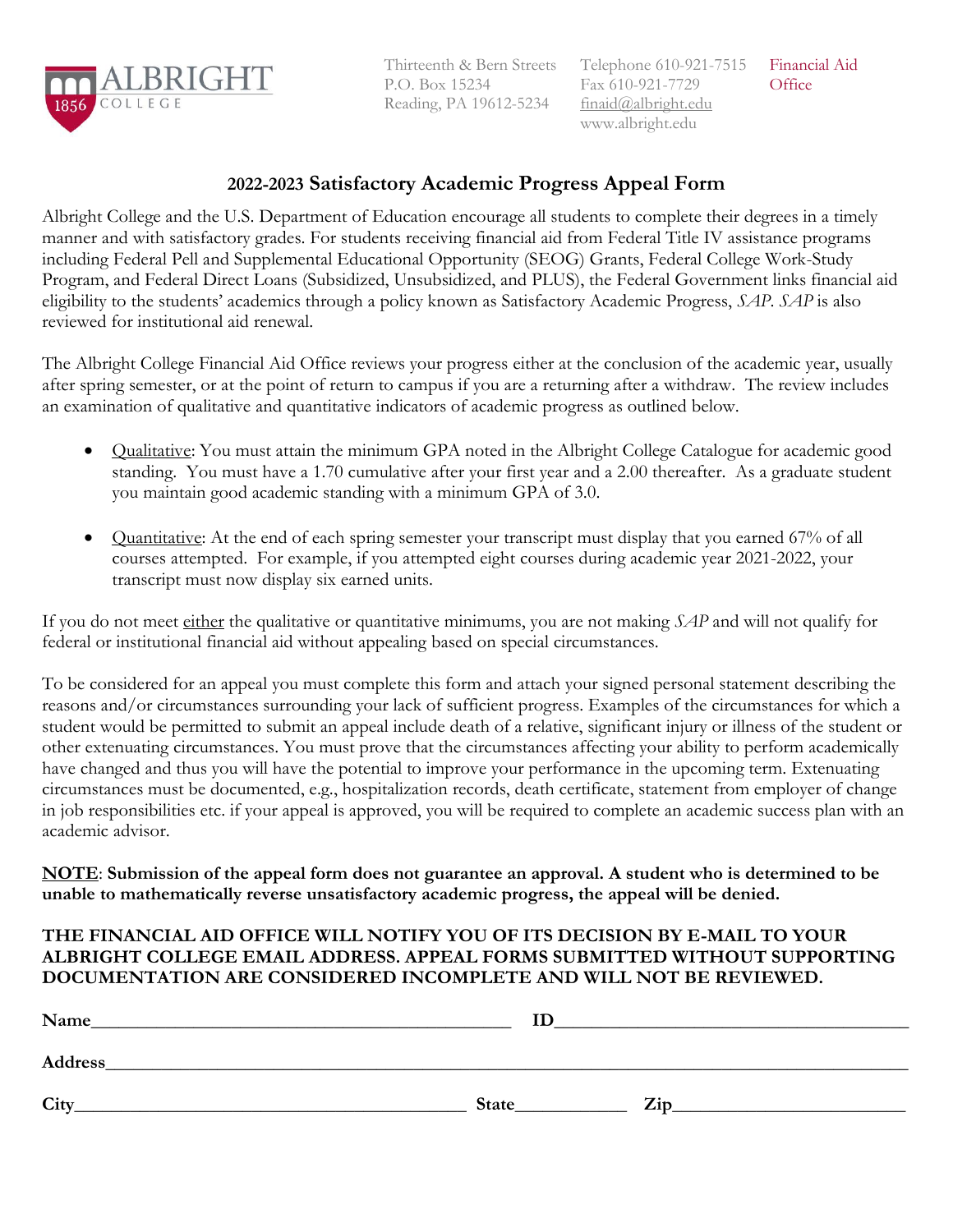**D** Appeal Approved **D** Appeal Denied

Comments:

Appeal Decision:

Financial Aid Staff / FA Director's Initials: \_\_\_\_\_\_\_\_\_\_\_\_\_\_\_\_\_\_\_\_\_\_\_\_\_\_\_\_\_\_\_\_\_\_ Date:

**D** More Information Needed (see notes below.)

### **1. Appeal Information**

Financial Aid ineligibility can be appealed if you have suffered undue hardship. Please indicate below which situation(s) best applies to your circumstances. Your appeal should include supporting documentation. Examples of recommended documentation are listed.

### **Check All Circumstances that Apply Secommended Documentation**

- Medical (sever illness, death of a family member, other) Physicians letter, death certificate, medical bill
- Personal (psychological, issues in residence hall, relationships) therapist's letter, note from housing,
- Academic (struggle with particular classes) letter from advisor/faculty member

### **2. Explain your Circumstances**

Attach a signed explanation of the circumstance that prevented you from maintaining Satisfactory Academic Progress and the reason for the basis of this appeal. You must state:

- a. What the problem was;
- b. When the problem occurred;
- c. How long the problem lasted;
- d. How this affected your ability to complete your coursework; and
- e. What you are doing to improve your performance and maintain progress.

### **\*Be as detailed as possible and explain how your documentation supports your circumstance.**

### **3. Certification of Information**

I certify that the information I have provided is true and complete to the best of my knowledge. I understand that giving misleading information or forged documentation will be reported for appropriate disciplinary action. I understand if I receive any federal student aid based on false information it will be rescinded and I will have to repay all federal aid awarded. Furthermore, I understand additional information may be requested by the Financial Aid Office to further support my appeal.

 $\_$  , and the set of the set of the set of the set of the set of the set of the set of the set of the set of the set of the set of the set of the set of the set of the set of the set of the set of the set of the set of th

I have read and understand Albright's Satisfactory Progress Policy.

Student's Signature (required) Date

### **4. Submit your Appeal**

Submit your appeal by August 5, 2022 for Fall 2022 and January 6, 2023 for Spring 2023. SPS students must submit their appeal within 30 days of receipt of this notification. Appeal can be sent via mail, email, or fax.

\_\_\_\_\_\_\_\_\_\_\_\_\_\_\_\_\_\_\_\_\_\_\_\_\_\_\_\_\_\_\_\_\_\_\_\_\_\_\_\_\_\_\_\_\_\_\_\_\_\_\_\_\_\_\_\_\_\_\_\_\_\_\_\_\_\_\_\_\_\_\_\_\_\_\_\_\_\_\_\_\_\_\_\_\_\_\_\_

\_\_\_\_\_\_\_\_\_\_\_\_\_\_\_\_\_\_\_\_\_\_\_\_\_\_\_\_\_\_\_\_\_\_\_\_\_\_\_\_\_\_\_\_\_\_\_\_\_\_\_\_\_\_\_\_\_\_\_\_\_\_\_\_\_\_\_\_\_\_\_\_\_\_\_\_\_\_\_\_\_\_\_\_\_\_\_\_

**\*Any forms submitted after the due date will not be considered until the following semester.** 

Albright College Financial Aid P.O. Box 15234 Reading, PA 19612-5234

**Fax**: 610-921-7729

**---------------------------------------OFFICE USE ONLY BELOW THIS LINE---------------------------------------**

**Email**: [finaid@albright.edu](mailto:finaid@albright.edu)